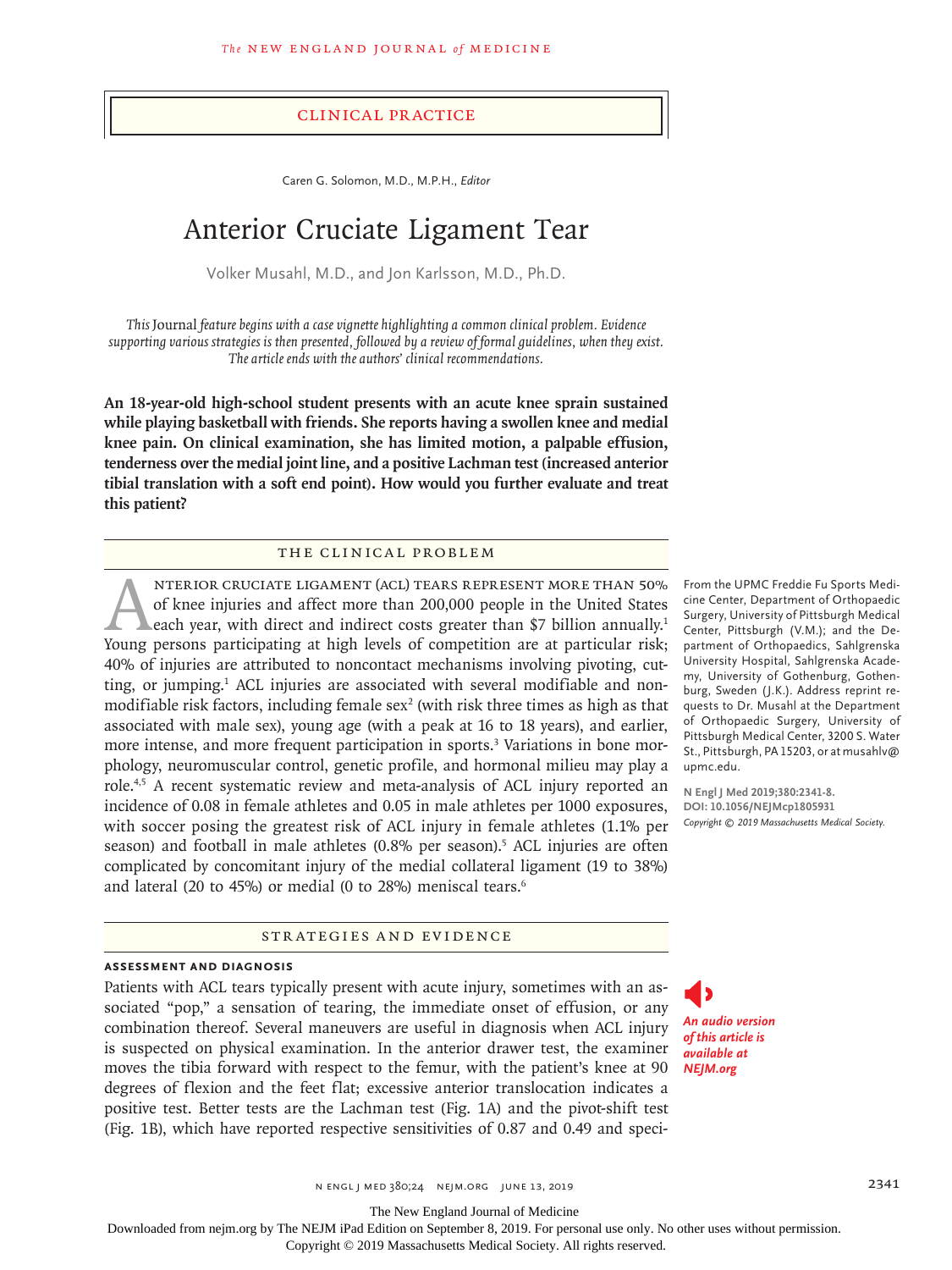#### **Key Clinical Points**

#### **Anterior Cruciate Ligament Tear**

- High-level evidence suggests that recreational athletes can initially be treated nonoperatively or operatively for anterior cruciate ligament (ACL) tears.
- ACL reconstruction is recommended for patients with increased or persistent laxity after nonoperative treatment.
- For ACL reconstruction in top-level athletes, current evidence supports anatomical reconstruction with autografts of the patellar tendon, hamstring, or quadriceps tendon. Concomitant soft-tissue injuries should be repaired.
- The return to sport after ACL reconstruction surgery should occur after a minimum of 9 months and should await the results of return-to-sport testing (e.g., patient performance in tests of symmetric quadriceps strength and hop tests).

ficities of 0.97 and 0.98.<sup>7</sup> The pivot-shift test is a dynamic test of the rotatory laxity of the knee that produces subluxation and reduction (felt as a "clunk") of the lateral tibial plateau.<sup>8</sup> Quantitative pivot-shift testing, in which either translation of the lateral plateau or tibial acceleration is **Treatment** measured, has been validated in a clinical trial and can be used to assess concomitant soft-tissue injuries.9,10 Although plain radiography is often the first diagnostic step after the physical examination to rule out fracture, dislocation, or both, magnetic resonance imaging (MRI) is strongly recommended as part of the diagnostic evaluation, given its reported high sensitivity and specificity (97% and 100%, respectively) for the detection of ACL injury.11,12 MRI can also be

used to identify associated damage to the meniscus, articular cartilage, and collateral ligaments, any of which, if present, will influence the treatment approach (Fig. 2).<sup>6</sup>

ACL reconstruction has traditionally been recommended for the restoration of anterior–posterior as well as rotatory knee laxity in young, healthy patients with the desire to engage in pivoting sports (including alpine skiing, baseball, basketball, football, handball, hockey, lacrosse, soccer, and tennis) at a highly competitive level.<sup>13</sup> However, in a randomized trial involving active young patients that compared the outcomes of early ACL reconstruction (i.e., within 10 weeks



### **Figure 1. Assessment of ACL Tears.**

The Lachman test (Panel A) is performed with the knee at 30 degrees of flexion. Increased anterior translation and a soft end point relative to the contralateral knee indicate injury to the anterior cruciate ligament (ACL). The pivotshift test begins with the patient's knee relaxed and in extension (Panel B). When assessing the patient's right knee, the examiner's left hand is placed near the knee and the right hand is placed closer to the ankle. Using the left hand, the examiner induces gentle valgus torque (arrow 1) and internal rotation (arrow 2), actions that will force an ACL-deficient knee into an anterior subluxed position. The next motion involves axial compression (arrow 3), which helps to induce knee flexion. After flexion of approximately 30 degrees, the subluxed tibia suddenly reduces to its normal position (arrow 4), signifying a positive pivot-shift test that can be felt and observed by the examiner.

The New England Journal of Medicine

Downloaded from nejm.org by The NEJM iPad Edition on September 8, 2019. For personal use only. No other uses without permission.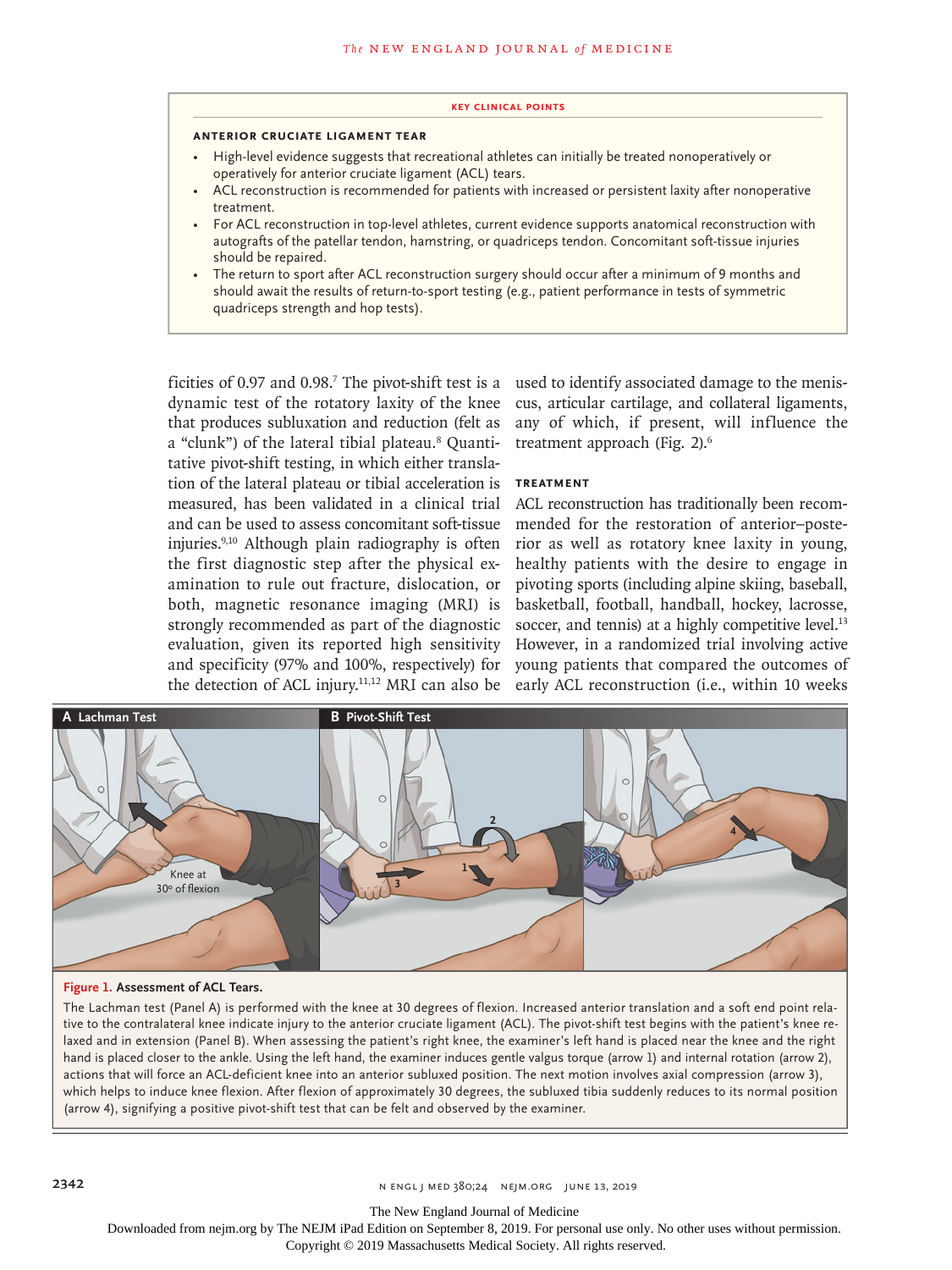

**Figure 2. MRIs Showing Normal and Intact ACLs, ACL Tears, and the Typical Bruising Pattern in Bone Associated with ACL Tears.**

A normal (intact) anterior cruciate ligament (ACL) is shown in a sagittal image in Panel A (arrow). A sagittal image of an ACL tear is shown in Panel B (arrow), and a coronal oblique image of an ACL tear is shown in Panel C (arrow). A typical pattern of bone bruising associated with an ACL tear is shown in Panel D (arrows).

the inclusion of structured rehabilitation in both groups), no statistically significant between-group differences were reported in average scores on four subscales of the Knee Injury and Osteoarthritis Outcome Score (KOOS): pain, symptoms of instability, function in sports and recreation, and knee-related quality of life.14 There were also no statistically significant between-group differences in scores on these subscales of the KOOS at 5 years<sup>15</sup> or in the incidence of meniscal tears requiring surgery or the incidence of radiograph-

after injury) with delayed reconstruction (with ically confirmed arthritis.<sup>15,16</sup> Many patients were high-level athletes, with a median Tegner activity score of 9, which indicates competitive athletic involvement (scores range from 0 to 10, with a score of 0 indicating sick leave or disability, a score of 5 indicating participation in recreational sports, and a score of 10 indicating participation in competitive sports on a professional level)<sup>17</sup> (for more information on Tegner activity scores, see the Supplementary Appendix, available with the full text of this article at NEJM.org). However, the trial was relatively small

The New England Journal of Medicine

Downloaded from nejm.org by The NEJM iPad Edition on September 8, 2019. For personal use only. No other uses without permission.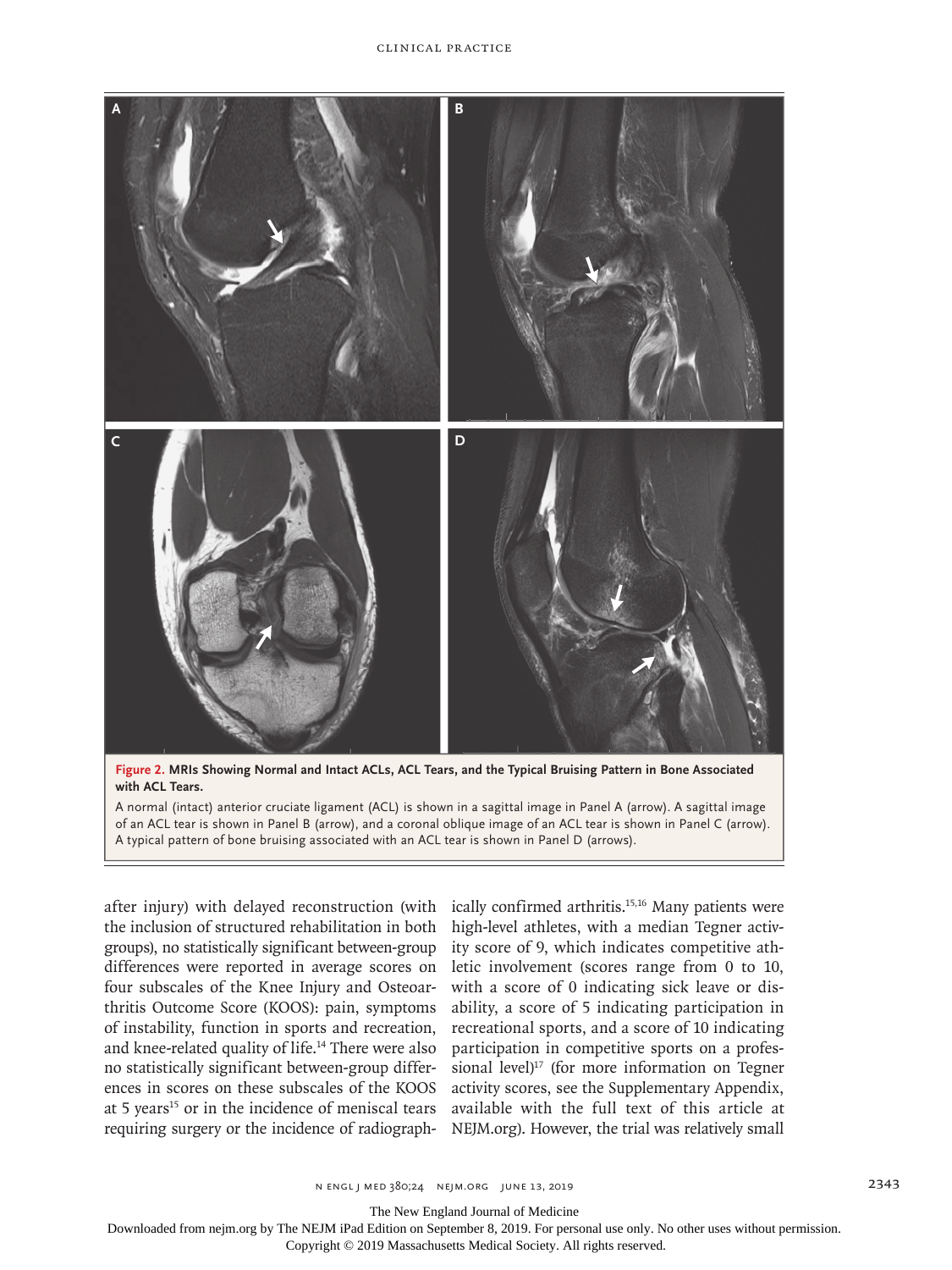(with a total of 121 patients) and excluded patients who had complete collateral ligament injuries or full-thickness cartilage defects or who required meniscal fixation.<sup>15,16</sup> In addition, half the patients in the optional reconstruction group pursued delayed ACL reconstruction, and those treated nonoperatively had greater knee laxity and more meniscus injuries at final follow-up (13 vs. 1) than those treated operatively. In another report, a matched-pair analysis involving 50 high-level athletes who did or did not undergo ACL reconstruction, those who had reconstruction had less knee laxity than those who did not have reconstruction, but there were otherwise no statistically significant differences in clinical outcomes or costs.18 Although high-level evidence in favor of surgery is lacking, surgery is recommended as the initial treatment for top-level athletes (Tegner activity score of 10).

## *Nonoperative Therapy*

Nonoperative therapy involves 3 months of supervised physiotherapy; anti-inflammatory medications; range-of-motion training; gradual strengthening of the quadriceps, hamstrings, hip abductors, and core muscles; and a progressive return to activity (see the Supplementary Appendix for more information on rehabilitation without surgery). Reevaluation is recommended 6 to 12 weeks after the initial injury to assess the effectiveness of rehabilitation and to consider the need for delayed ACL reconstruction.<sup>19</sup> Functional braces have not been shown to provide adequate restoration of stability.<sup>20,21</sup>

#### *Operative Strategies*

#### Timing of Surgery

A systematic review that included 3583 patients from observational studies suggested that no statistically significant differences in subjective or objective measures of outcome were related to the timing of ACL surgery.<sup>22</sup> However, the timing of surgery may affect the development and severity of related soft-tissue damage. A retrospective study in which early ACL reconstruction (i.e., within 12 weeks after injury) was compared with later reconstruction showed higher rates of damage to medial meniscal and medial tibiofemoral cartilage in the group receiving later treatment.<sup>23</sup> Similarly, another observational study that included more than 5000 patients showed

that the risk of medial meniscal surgery was twice as high when ACL reconstruction was delayed for more than 5 months after injury and six times as high if delayed for more than 1 year; these risks appeared to be greater among patients younger than 17 years of age.<sup>11</sup> It has been hypothesized that restoring anterior–posterior and rotatory knee laxity may prevent subsequent instability and resultant damage to articular cartilage, the meniscus, or both. The American Academy of Orthopaedic Surgeons evidence-based guideline on the management of ACL injuries $24$ recommends 12 weeks of nonoperative treatment for acute isolated ACL tear followed by a reevaluation of the need for surgery.<sup>11</sup> When ACL reconstruction is indicated, the guidelines recommend that surgery be performed within 5 months after injury to avoid recurrent instability and resultant additional damage to the meniscus, articular cartilage, or both.24

#### Complications of ACL Reconstruction

The most common complication of ACL reconstruction is superficial wound infection, which occurs in less than 1% of patients. Less common complications include deep joint infection and postoperative hemarthrosis, and the latter sometimes results in quadriceps inhibition (inability to actively contract the quadriceps muscle). $25,26$ Loss of motion can also occur as a result of incorrect positioning of the graft (the most common surgical error) or arthrofibrosis (the formation of excessive scar tissue within the joint and in surrounding soft tissues, leading to painful restriction of joint motion).

#### Surgical Technique

Randomized trials of primary ACL reconstruction have shown that autografts of the hamstrings (the tendons of the semitendinosus and gracilis muscles) and the patellar tendon have similar results, patient-reported outcomes, and incidences of postoperative osteoarthritis on radiography. $11,16,27$  The quadriceps tendon is another potential source for grafting and is associated with less damage at the site of tendon harvest than grafts of the patellar tendon and with similar patient-reported outcomes.<sup>28</sup> As compared with autografts, allografts have higher costs and higher rates of graft failure and repeat rupture of the ACL, particularly in young athletes.29 As such, autografts remain the preferred source.<sup>11,30</sup> Either single-bundle or double-

The New England Journal of Medicine

Downloaded from nejm.org by The NEJM iPad Edition on September 8, 2019. For personal use only. No other uses without permission.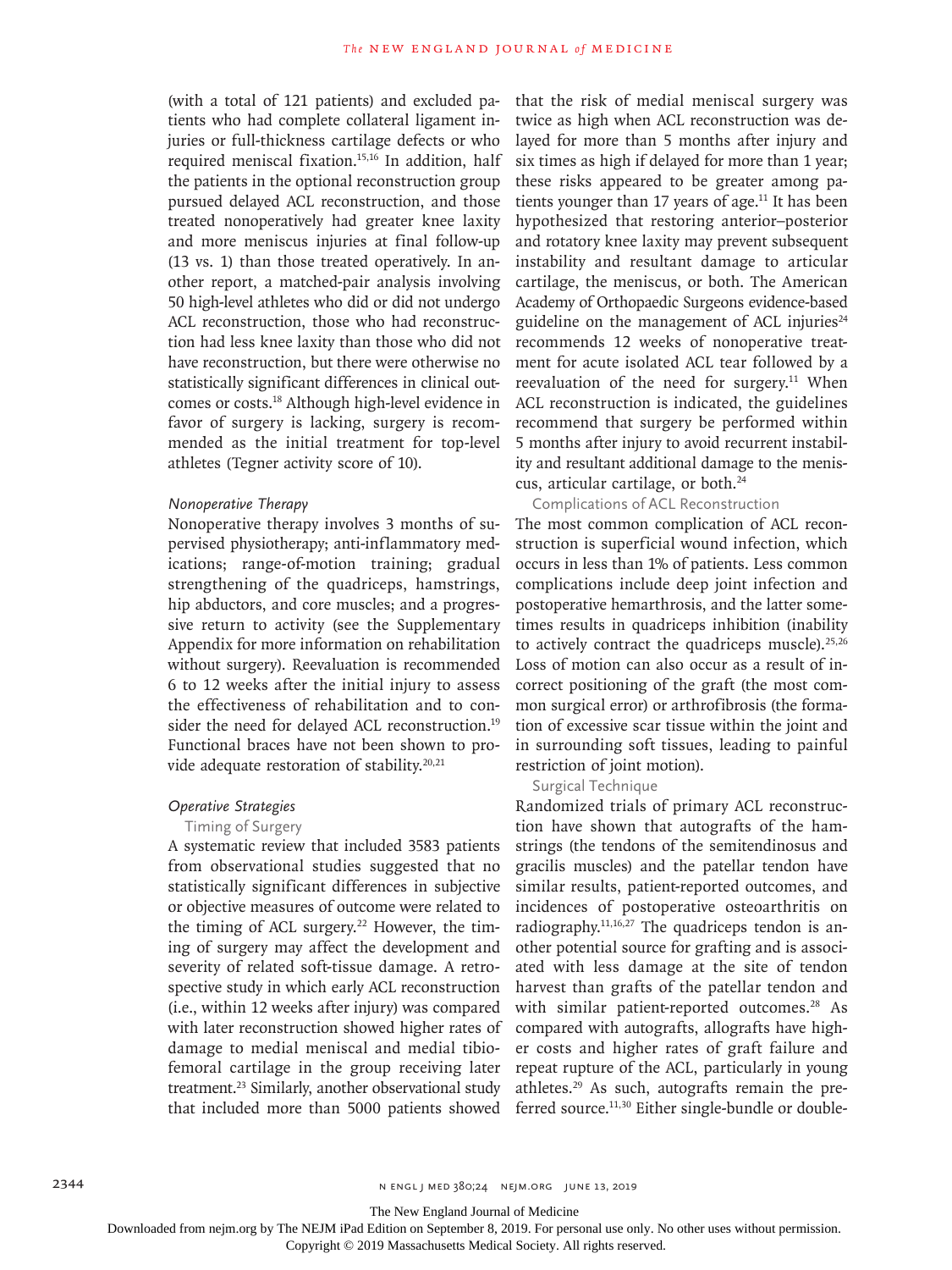bundle reconstruction, both of which involve both anatomical bundles of the ACL, can be used in ACL reconstruction. $11,27,31$  The risk of revision of ACL reconstruction is lower with doublebundle reconstruction (2.0%) than with singlebundle reconstruction  $(3.2\%)$ ,<sup>31</sup> but single-bundle reconstruction is less costly.30,32 The results of randomized trials suggest that the choice of surgical tunnel drilling technique (transtibial vs. anteromedial portal) is not associated with a statistically significant difference in clinical outcomes.<sup>33,34</sup>

Meniscal injuries occur in 26 to 45% of patients with ACL injuries, most commonly in the posterior and peripheral regions.<sup>6</sup> Case series of meniscus repair at the time of ACL reconstruction have reported good clinical outcomes, exceeding 90% at a minimum of 5 years of followup.35 Concomitant collateral ligament injuries occur in 19 to 38% of patients with ACL injuries.6,16 Management of concomitant collateral injuries is determined in part by the laxity of the ligament with axial rotation and the response to varus and valgus stress tests.<sup>6,16</sup> The most severe injuries to the collateral ligament (grade 3 on a scale of 1 to 3) often require surgical treatment.<sup>36</sup> When ACL injury is associated with injuries to multiple ligaments of the knee, the available evidence (which is observational) supports early surgical management of all damaged ligaments, arthroscopic ACL reconstruction, and primary open reconstruction of collateral ligaments, either concomitantly or as the first of a twostage ACL reconstruction procedure.<sup>37</sup>

#### Rehabilitation

Postoperative rehabilitation follows the same general principles as those described above in relation to nonoperative treatment. Rehabilitation programs consist of measures to establish full range of motion, prevent muscle hypotrophy, diminish pain and swelling, and avoid unnecessary stress to the reconstructed ligament and to any meniscal cartilage repairs. Rehabilitation starts within the first week after surgery, continues for 6 to 9 months, with two or three sessions per week, and includes the following: cryotherapy (ice and compression of soft tissue with an elastic bandage to reduce swelling), immediate weight bearing as tolerated by the patient, eccentric quadriceps strengthening (in which the patient lowers the leg from an extended position against resistance), isokinetic hamstring exercises (contraction at constant speed), closed kinetic-chain (foot is fixed and cannot move) and open kinetic-chain (lower leg swings free) exercises (see the Supplementary Appendix), and neuromuscular and agility training (training geared toward reestablishing muscle control, dynamic joint stability, and movement patterns opposite to those shown to injure the ACL [i.e., avoiding dynamic valgus, which is characterized by the medial or internal collapse of the knee]). Exercises intended to prevent injury are also incorporated into treatment (see the Supplementary Appendix).<sup>38</sup>

#### **Return to Play**

Whatever the approach to therapy, the patient's activity level may decline after an ACL tear. The athlete's goal after ACL injury is to return to the same level of play (the same Tegner activity level) achieved before surgery. (See Table S1 in the Supplementary Appendix for information on Tegner activity levels.) Data suggest that only 40 to 55% of patients return to the same level of activity or higher after undergoing ACL surgery.16,39 According to the findings in one randomized trial, the activity level on return to play was on average two Tegner levels below that before injury, independent of treatment choice.16 However, in a study assessing return to play among European professional soccer players after ACL reconstruction (who presumably had high motivation to return to play and excellent resources for rehabilitation), the rate of return to play was 93%, with 65% of players returning at the same level reported before injury.40

Although data from randomized trials to guide the timing of return to sports are lacking, it is generally accepted that return should be delayed for a minimum of 9 months from surgery to optimize biologic graft incorporation and clinical outcomes.<sup>11,41,42</sup> Clearance to return should be based on the player's ability to meet the criteria for return-to-play protocols (e.g., symmetric quadriceps strength and symmetric performance in hop tests). In a cohort study of athletes who underwent ACL reconstruction, rates of reinjury within 2 years were 4.5% in those who met the criteria for return to play and 33% in those who did not  $(P=0.08)$ . Rates of injury were also significantly higher in those

The New England Journal of Medicine

Downloaded from nejm.org by The NEJM iPad Edition on September 8, 2019. For personal use only. No other uses without permission.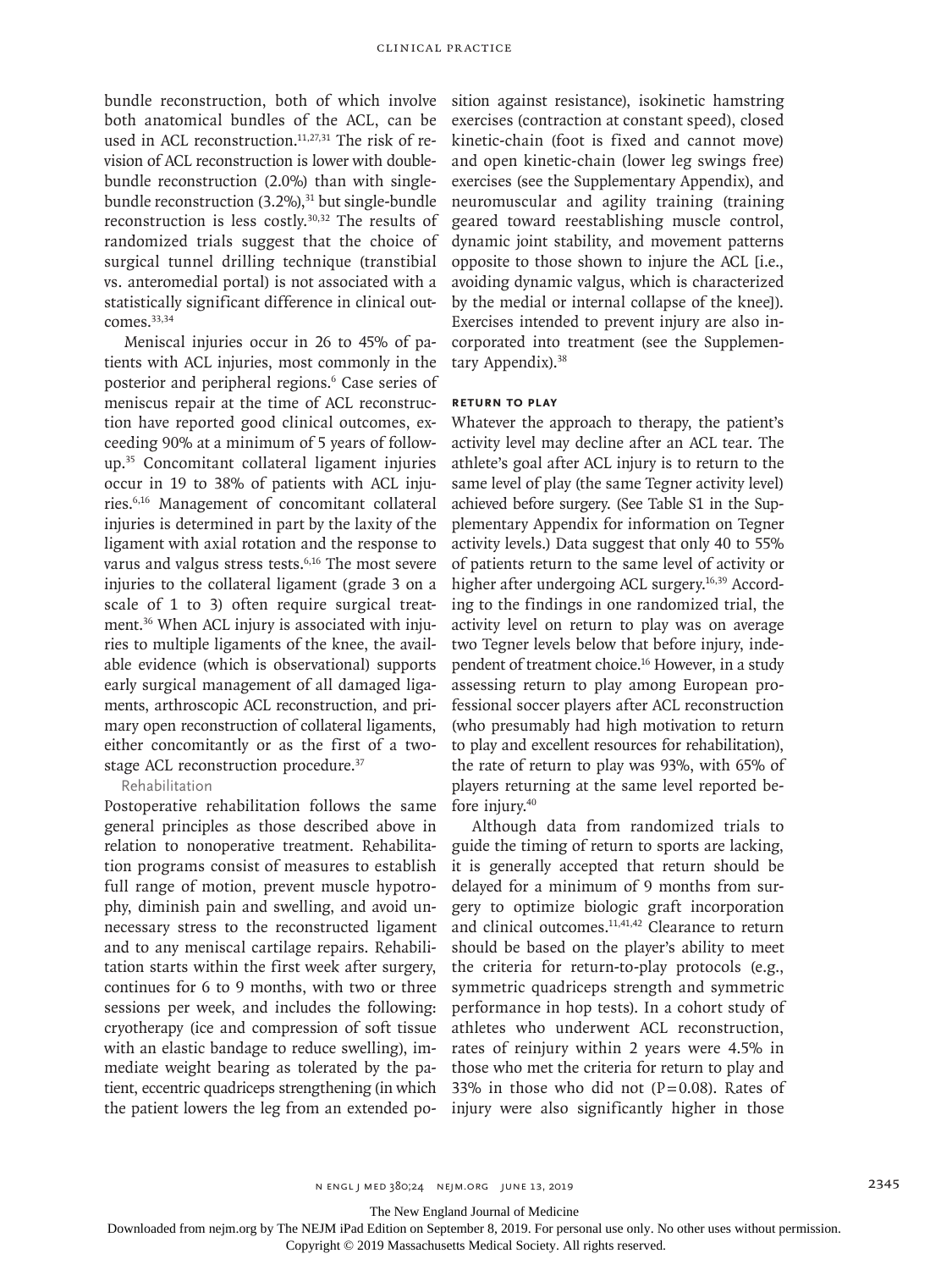**Table 1. Summary of the AAOS Evidence-Based Guidelines for the Diagnosis and Treatment of ACL Injury.\***

| <b>Stage of Care</b>                                                                                                                                                                                                                                                                                | Strength<br>of Evidence |
|-----------------------------------------------------------------------------------------------------------------------------------------------------------------------------------------------------------------------------------------------------------------------------------------------------|-------------------------|
| <b>Diagnosis</b>                                                                                                                                                                                                                                                                                    |                         |
| A relevant history and musculoskeletal examination are<br>effective diagnostic tools for injury of the anterior<br>cruciate ligament (ACL).                                                                                                                                                         | High                    |
| MRI is useful for the assessment of ACL injury and<br>concomitant injury to ligaments, the meniscus,<br>or articular cartilage.                                                                                                                                                                     | High                    |
| <b>Treatment</b>                                                                                                                                                                                                                                                                                    |                         |
| There is limited evidence available to compare the effective-<br>ness of nonoperative treatment of an ACL tear with<br>reconstruction in patients with recurrent instability,<br>but there is support for consideration of ACL reconstruc-<br>tion because the procedure reduces pathologic laxity. | <b>l</b> imited         |
| There is limited evidence to support nonoperative man-<br>agement for less active patients with less laxity. <sup>24</sup>                                                                                                                                                                          | I imited                |
| Either single- or double-bundle reconstruction can be<br>used. Outcomes for the procedures have been shown<br>to be similarly good. <sup>24</sup>                                                                                                                                                   | High                    |
| Autografts of the hamstrings (the tendons of the semiten-<br>dinosus and gracilis muscles) and the patellar tendon<br>have been shown to have outcomes that are similarly<br>good.†                                                                                                                 | High                    |
| Similar outcomes have been reported for autografts and<br>allografts, although the results may not be general-<br>ized to all patients. <sup>52</sup>                                                                                                                                               | High                    |

\* For more information, see the guidelines from the American Academy of Orthopaedic Surgeons (AAOS).<sup>24</sup> Data published after the release of the AAOS guidelines support the superiority of autografts over allografts with respect to the risk of revision surgery.

† A recent level 2 systematic review of grafts of the quadriceps tendon showed rates of clinical and functional outcomes and graft survival that were similar to grafts of the patella and hamstring tendons.<sup>53</sup>

> who returned to play before 9 months.<sup>41</sup> Negative psychological responses (e.g., absence of mental readiness for return to sport or competition) are associated with a lower rate of return to the preinjury level of play after ACL reconstruction.<sup>43</sup>

#### **Injury Prevention**

Bracing has been proposed as a means of reducing ACL injury, since the ligament may be subject to much lower peak strain in a functional lished. brace, as has been suggested with the use of a motion-capture system in evaluations of an athlete at high risk for ACL injury.<sup>44</sup> A randomized trial involving more than 21,000 athlete exposures in football (i.e., time on the field, in practice or in game play) showed a significant reduc-

prophylactic knee brace, but there were too few ACL injuries to determine whether the brace was beneficial for this specific injury.45 In metaanalyses of preventive training programs focused on sport-specific training, biomechanics, and proprioception, the programs were shown to significantly reduce the per-season risk of ACL injury.46,47, Economic analyses suggest that such programs are associated with cost savings of approximately \$100 per athlete per season,<sup>48</sup> with 100 patients requiring this intervention to prevent a single ACL injury.<sup>11</sup>

# Areas of Uncertainty

There is a need for larger randomized trials with longer-term follow-up in which initial surgery (followed by rehabilitation) is compared with a strategy of initial rehabilitation and delayed surgery, as needed, and in which different approaches to ACL reconstruction are assessed. Data from randomized trials are lacking to guide treatment when there are concomitant meniscal and collateral ligament injuries. Data on long-term clinical outcome are needed to better understand the ways in which treatment of ACL-injured knees, subsequent injuries to meniscus and cartilage, and the development of osteoarthritis are related.49,50 Preliminary studies with short-term follow-up have not indicated that any clinical benefit is gained with the use of plateletrich plasma augmentation, stem-cell therapy, or primary ACL repair (i.e., suturing the torn ACL to the bone as opposed to grafting it). $51$ 

#### Guidelines

The American Academy of Orthopaedic Surgeons has guidelines for the treatment of ACL injuries (Table 1).11,24 The recommendations in this article are largely concordant with these guidelines. However, we recommend autografts over allografts when surgery is performed on the basis of data obtained since the guidelines were pub-

#### Conclusions a nd **RECOMMENDATIONS**

tion in overall knee injuries with the use of a results on physical examination suggest an ACL In a recreational athlete, such as the athlete described in the vignette, whose history and

2346 **NET SEPTEMBER 2346** NEWSLYMED 380;24 NEIM.ORG JUNE 13, 2019

The New England Journal of Medicine

Downloaded from nejm.org by The NEJM iPad Edition on September 8, 2019. For personal use only. No other uses without permission.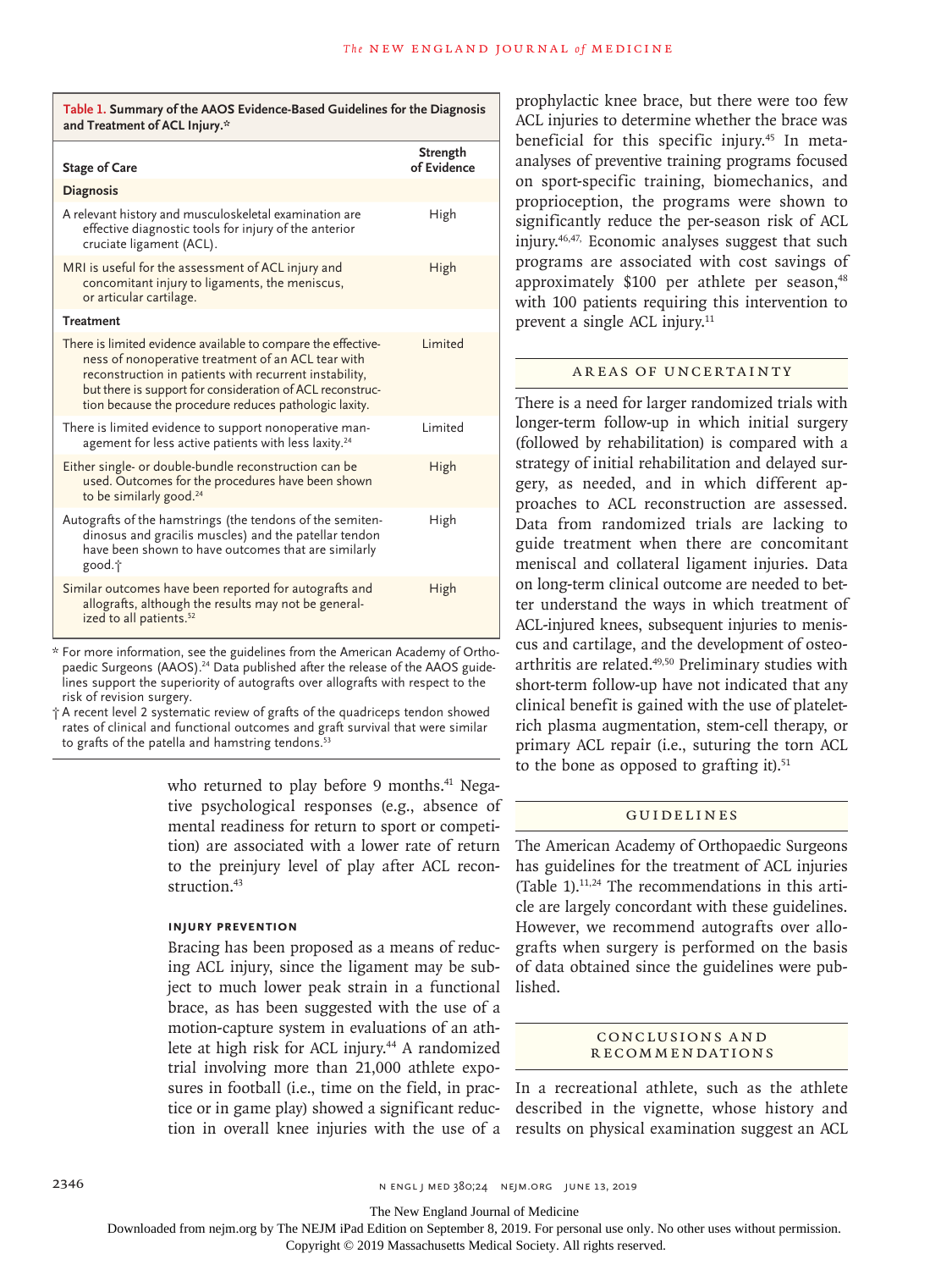injury, MRI is indicated to confirm the diagnosis and to determine whether there are concomitant injuries.24 Given the limited data showing that immediate ACL reconstruction and initial rehabilitation followed by surgery (if needed) are associated with similar outcomes in such patients, we would discuss with the patient the option of a supervised, structured, accelerated course of rehabilitation as an alternative to immediate reconstruction. If an initial strategy of rehabilitation were chosen, we would recommend serial evaluation of knee function and functional recovery in the first 3 months after the injury. If residual laxity (greater than grade 2) existed at the time of subsequent assessment, we

would favor surgery to avoid further damage to articular cartilage and menisci. We would recommend immediate ACL reconstruction for a toplevel athlete with the same injury. Whether or not surgery is performed, we would recommend criterion-based (not solely time-based) assessment before the athlete returns to play in order to minimize the risk of reinjury, contralateral injury, or both.

Dr. Musahl reports receiving consulting fees from Smith and Nephew and holding patent 9,949,684 on quantified injury diagnostics, from which no revenues have been or can be accrued to him. No other potential conflict of interest relevant to this article was reported.

Disclosure forms provided by the authors are available with the full text of this article at NEJM.org.

#### **References**

**1.** Kaeding CC, Léger-St-Jean B, Magnussen RA. Epidemiology and diagnosis of anterior cruciate ligament injuries. Clin Sports Med 2017;36:1-8.

**2.** Sutton KM, Bullock JM. Anterior cruciate ligament rupture: differences between males and females. J Am Acad Orthop Surg 2013;21:41-50.

**3.** Ladenhauf HN, Graziano J, Marx RG. Anterior cruciate ligament prevention strategies: are they effective in young athletes — current concepts and review of literature. Curr Opin Pediatr 2013;25:64- 71.

**4.** Stijak L, Kadija M, Djulejić V, et al. The influence of sex hormones on anterior cruciate ligament rupture: female study. Knee Surg Sports Traumatol Arthrosc 2015;23:2742-9.

**5.** Gornitzky AL, Lott A, Yellin JL, Fabricant PD, Lawrence JT, Ganley TJ. Sportspecific yearly risk and incidence of anterior cruciate ligament tears in high school athletes: a systematic review and metaanalysis. Am J Sports Med 2016;44:2716- 23.

**6.** Borchers JR, Kaeding CC, Pedroza AD, Huston LJ, Spindler KP, Wright RW. Intra-articular findings in primary and revision anterior cruciate ligament reconstruction surgery: a comparison of the MOON and MARS study groups. Am J Sports Med 2011;39:1889-93.

**7.** Huang W, Zhang Y, Yao Z, Ma L. Clinical examination of anterior cruciate ligament rupture: a systematic review and meta-analysis. Acta Orthop Traumatol Turc 2016;50:22-31.

**8.** Galway HR, MacIntosh DL. The lateral pivot shift: a symptom and sign of anterior cruciate ligament insufficiency. Clin Orthop Relat Res 1980;147:45-50.

**9.** Musahl V, Griffith C, Irrgang JJ, et al. Validation of quantitative measures of rotatory knee laxity. Am J Sports Med 2016; 44:2393-8.

**10.** Musahl V, Burnham J, Lian J, et al. High-grade rotatory knee laxity may be predictable in ACL injuries. Knee Surg Sports Traumatol Arthrosc 2018;26:3762-9. **11.** Sri-Ram K, Salmon LJ, Pinczewski LA, Roe JP. The incidence of secondary pathology after anterior cruciate ligament rupture in 5086 patients requiring ligament reconstruction. Bone Joint J 2013; 95-B:59-64.

**12.** Benjaminse A, Gokeler A, van der Schans CP. Clinical diagnosis of an anterior cruciate ligament rupture: a metaanalysis. J Orthop Sports Phys Ther 2006; 36:267-88.

**13.** Moksnes H, Engebretsen L, Eitzen I, Risberg MA. Functional outcomes following a non-operative treatment algorithm for anterior cruciate ligament injuries in skeletally immature children 12 years and younger: a prospective cohort with 2 years follow-up. Br J Sports Med 2013;47:488- 94.

**14.** Roos EM, Roos HP, Lohmander LS, Ekdahl C, Beynnon BD. Knee Injury and Osteoarthritis Outcome Score (KOOS) development of a self-administered outcome measure. J Orthop Sports Phys Ther 1998;28:88-96.

**15.** Frobell RB, Roos HP, Roos EM, Roemer FW, Ranstam J, Lohmander LS. Treatment for acute anterior cruciate ligament tear: five year outcome of randomised trial. BMJ 2013;346:f232.

**16.** Frobell RB, Roos EM, Roos HP, Ranstam J, Lohmander LS. A randomized trial of treatment for acute anterior cruciate ligament tears. N Engl J Med 2010;363: 331-42.

**17.** Tegner Y, Lysholm J. Rating systems in the evaluation of knee ligament injuries. Clin Orthop Relat Res 1985;43:43-9. **18.** Meuffels DE, Favejee MM, Vissers MM, Heijboer MP, Reijman M, Verhaar JAN. Ten year follow-up study comparing conservative versus operative treatment of anterior cruciate ligament ruptures: a matched-pair analysis of high level athletes. Br J Sports Med 2009;43:347-51.

**19.** Hetsroni I, Delos D, Fives G, Boyle BW, Lillemoe K, Marx RG. Nonoperative treatment for anterior cruciate ligament injury in recreational alpine skiers. Knee Surg Sports Traumatol Arthrosc 2013;21: 1910-4.

**20.** Smith SD, Laprade RF, Jansson KS, Arøen A, Wijdicks CA. Functional bracing of ACL injuries: current state and future directions. Knee Surg Sports Traumatol Arthrosc 2014;22:1131-41.

**21.** Millet CW, Drez DJ Jr. Principles of bracing for the anterior cruciate ligamentdeficient knee. Clin Sports Med 1988;7: 827-33.

**22.** Andernord D, Karlsson J, Musahl V, Bhandari M, Fu FH, Samuelsson K. Timing of surgery of the anterior cruciate ligament. Arthroscopy 2013;29:1863-71.

**23.** Magnussen RA, Pedroza AD, Donaldson CT, Flanigan DC, Kaeding CC. Time from ACL injury to reconstruction and the prevalence of additional intra-articular pathology: is patient age an important factor? Knee Surg Sports Traumatol Arthrosc 2013;21:2029-34.

**24.** Shea KG, Carey JL, Richmond J, et al. The American Academy of Orthopaedic Surgeons evidence-based guideline on management of anterior cruciate ligament injuries. J Bone Joint Surg Am 2015; 97:672-4.

**25.** Hettrich CM, Dunn WR, Reinke EK, Spindler KP. The rate of subsequent surgery and predictors after anterior cruciate ligament reconstruction: two- and six-year follow-up results from a multicenter cohort. Am J Sports Med 2013;41:1534-40.

**26.** Bohu Y, Klouche S, Herman S, de Pamphilis O, Gerometta A, Lefevre N. Professional athletes are not at a higher risk of infections after anterior cruciate ligament reconstruction: incidence of sep-

The New England Journal of Medicine

Downloaded from nejm.org by The NEJM iPad Edition on September 8, 2019. For personal use only. No other uses without permission.